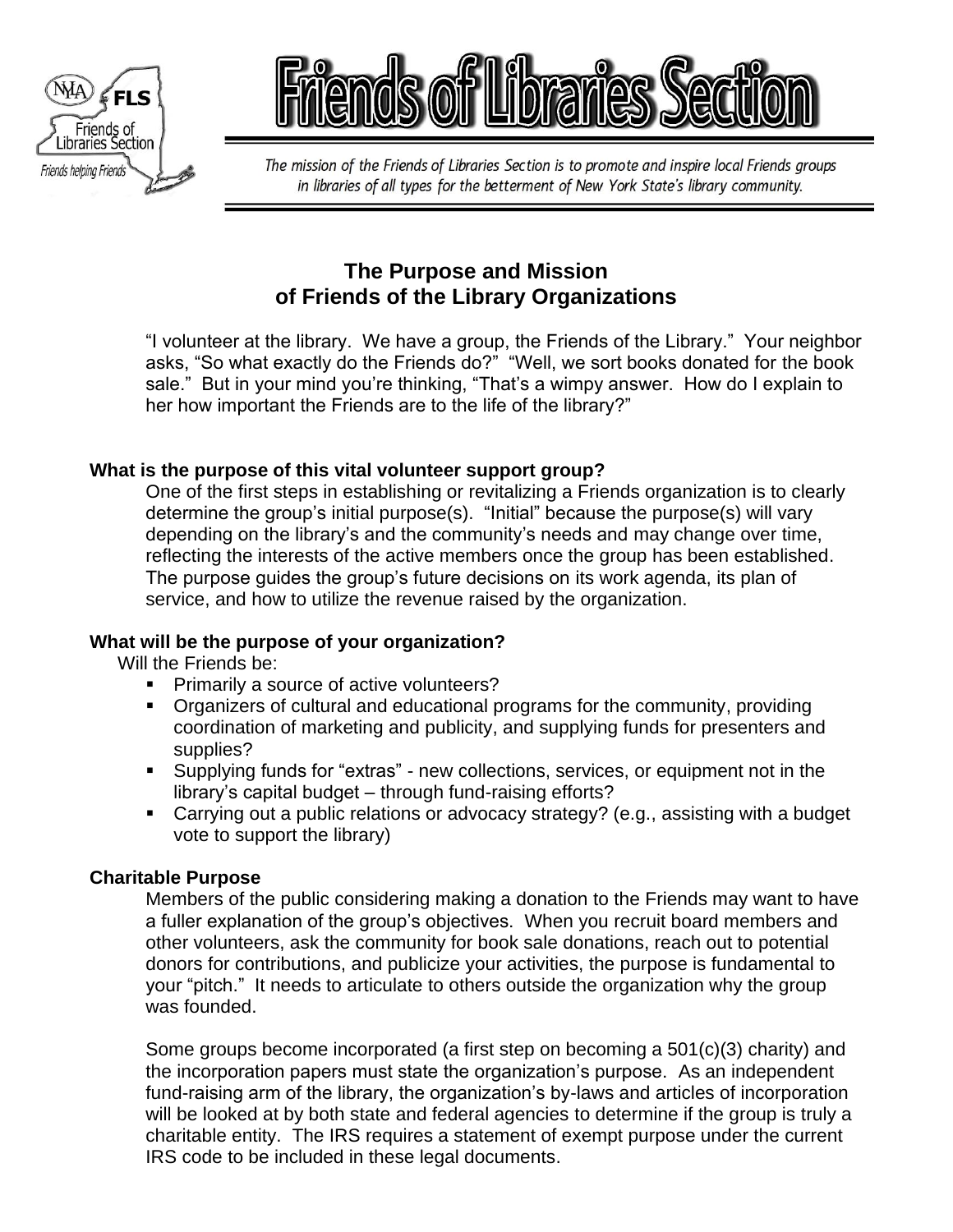Purpose and Mission Statements page 2

Here are some examples of statements of purpose in the Friend's by-laws (see page 4 for additional samples):

Friends of the Tompkins County Public Library **Purpose:** Article IX, Section 1: The Friends is organized and is to be operated exclusively for the purposes stated in the Charter, including, for such purposes, the making of distributions to organizations that qualify as exempt organizations under Section 501(c)(3) of the Internal Revenue Code, or the corresponding section of any future federal tax code.

**Purpose of the Friends of the Webster Public Library (FWPL) (By-laws 2019):** The purposes and powers of the FWPL shall be to promote increased knowledge of the Webster Public Library by maintaining an association of persons interested in books and libraries and stimulating and promoting informed public interest in the Webster Public Library, its services, facilities and needs. The FWPL encourages donations to the library for library services and facilities for the community, sponsors and encourages volunteer service for FWPL activities, promotes cultural and related programs for the community, and promotes library needs to the community and elected officials.

A second step is to **write a clear mission statement for the Friends**. It is not necessary to use the language of the group's purpose from its incorporation papers to state its overarching mission. The organization's purpose is basic to the mission statement, but the **mission statement describes the methods, activities, and programs your organization will use to accomplish its goals.** The mission serves to define the organization's purpose clearly and succinctly to uninvolved parties: "here's why the Friends exist." The mission should be narrowly focused on the group's activities, but needs to be broad enough to allow for future growth and expansion as the organization matures. Because the mission is not part of the organization's by-laws, the members can choose to change its wording to best reflect the organization's activities.

A mission outlines **the means by which the group's purpose will be achieved and who will benefit from the group's activities**, i.e., the library itself, its patrons, the community atlarge. The statement will become a touchstone when making decisions about the organization. *"Our mission is to promote literacy, encourage a love of books, and foster the use of library services"* is not quite enough. *"The Friends is a volunteer organization that advocates* and promotes the library as a vital community service"—but how will this happen?

Although it should be easy to express, the mission is not an advertising slogan. It needs to **highlight the most important roles of the group and what the volunteers hope to accomplish**. When you read the mission and compare it to anticipated activities, does it answer "Are we on track? Should we be headed in this direction?"

Here is a brief selection of mission statements that meet these criteria:

The mission of the **Friends of the Olean Public Library**: "The Friends of the Library is a nonprofit group of citizens who believe that an excellent library is essential to a community and who work to promote and assist the library."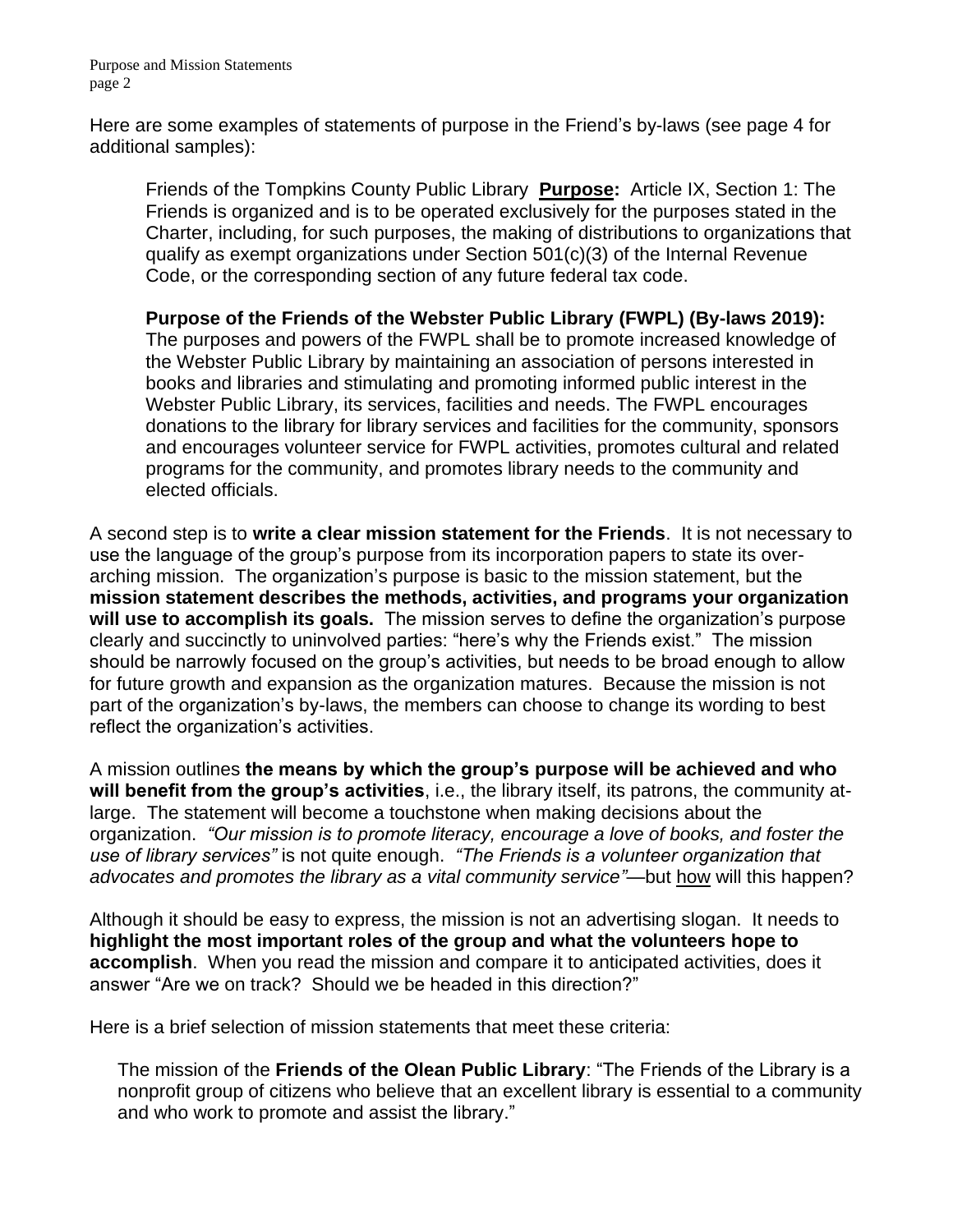The mission of the **Friends of the Clifton Park - Halfmoon Public Library** shall be to act as a bridge to the community by:

- 1. Increasing public awareness of, focusing attention on, and expanding the use of the Clifton Park - Halfmoon Public Library.
- 2. Initiating, organizing, promoting, and encouraging cultural and educational activities.
- 3. Stimulating gifts and endowments for the Clifton Park Halfmoon Public Library, as well as raising funds to support certain library activities.

Founded in 1983, the **Friends of Cornwall Library** is a volunteer-driven, registered 501(c)(3) non-profit organization whose goals are to:

- promote public awareness of Cornwall Public Library and its services
- raise funds for library initiatives
- contribute to the cultural enrichment of the local community

The mission of the **Friends & Foundation of the Rochester Public Library** is to raise public and private funds, enhance marketing and public relations services, and provide timely and innovative programming to support the Central Library of Rochester and Monroe County and the Rochester Public Library.

The mission of the **Friends of the Tompkins County Public Library** is to support highquality library resources for everyone in Tompkins County by

- Promoting reading by placing more books in more hands
- Raising funds through book sales and other activities
- Awarding grants to libraries and community organizations
- Advocating for library funding
- **Encouraging volunteerism**

Informational brochures about the Friends should include the mission statement. The content of the brochure should also reflect the group's purpose(s) (e.g., If the organization actively recruits volunteers to carry out tasks at the library, the brochure should have a checklist for ways a person can be involved, using the person's time and expertise to best advantage).

# **A resource to consult:**

# **New York State Attorney General's Charities Bureau** [\(www.charitiesnys.com\)](http://www.charitiesnys.com/)

State of New York, Department of Law, Charities Bureau, 120 Broadway – 3rd Floor, New York, New York 10271. The Charities Bureau is responsible for supervising charitable organizations to protect donors and beneficiaries of those charities. The guide **"Procedures for Forming and Changing a New York Not-for-Profit Corporation**" is posted on [www.charitiesnys.com/guides\\_advice\\_new.jsp](http://www.charitiesnys.com/guides_advice_new.jsp) as a PDF. Under "Drafting a Certificate of Incorporation," see page 4 ff. concerning purposes defined in NYS Not-For-Profit Corporation Law (N-PCL) and page 10 about changing the organization's purpose.

Compiled and written by Lisa C. Wemett, FLS. **All rights reserved.** Contact FLS/NYLA at: [FLS.NYLA@yahoo.com](mailto:FLS.NYLA@yahoo.com)